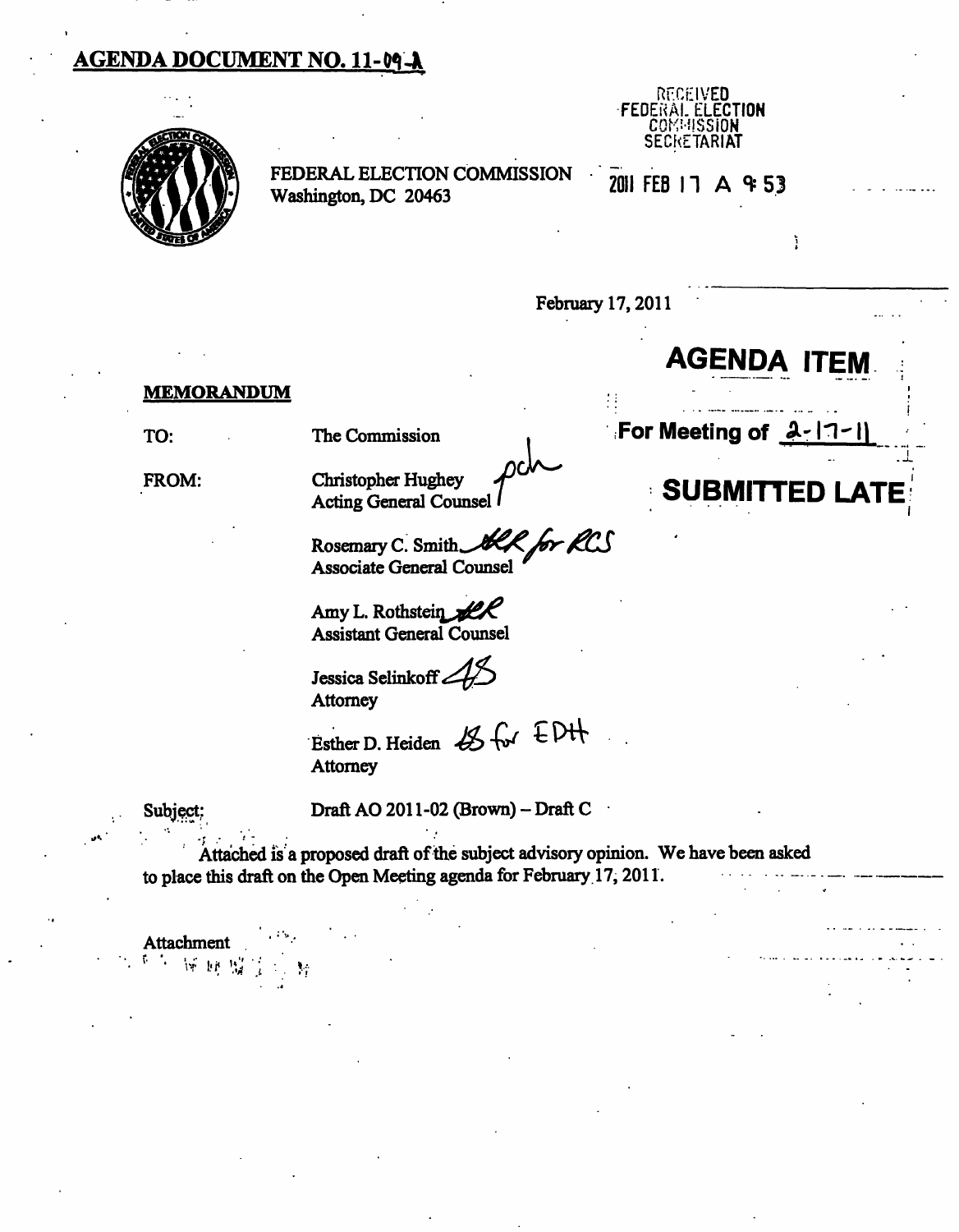1 ADVISORY OPINION 2011-02 2 3 Daniel B. Winslow, Esq. **4 Proskauer Rose LLP** DRAFT C 5 One International Place 6 Boston, MA 02110 7 8

9 Dear Mr. Winslow:

10 We are responding to your advisory opinion request on behalf of Senator Scott 11 Brown and the Scott Brown for U.S. Senate Committee (the "Committee") concuraing 12 the application of the Federal Election Campaign Act of 1971, as amended (the "Act"), to 13 several proposed activities relating to the upcoming publication and promotion of Senator 14 Brown's autobiography (the "book").

15 The Commission concludes that Senator Brown and the Committee may engage 16 in some of the proposed activities. The Committee's proposal to use campaign ftmds to 17 purchase copies of the book ftom the book's publisher at the fair market price, and to 18 have the publisher donate to charity Senator Brown's royalties from sales of the book to 19 the Committee, is permissible. Consistent with prior Commission precedents discussed 20 below, the Committee also may post a *de minimis* amount of material pronoting the book 21 on its website and social media sites. Furthermore, Senator Brown's proposal to  $-22$  -personally reimburse the Committee for the fair market value of the rental of its lists to 23 promote the book is permissible. The Commission could not approve a response on 24 whether Senator Brown may host fundraising events in cities where the publisher pays 25 his travel costs to promote the book, or whether the Committee may collect email 26 addresses of people who attend the Senator's book signing and promotional events for the 27 purpose of soliciting contributions in the future.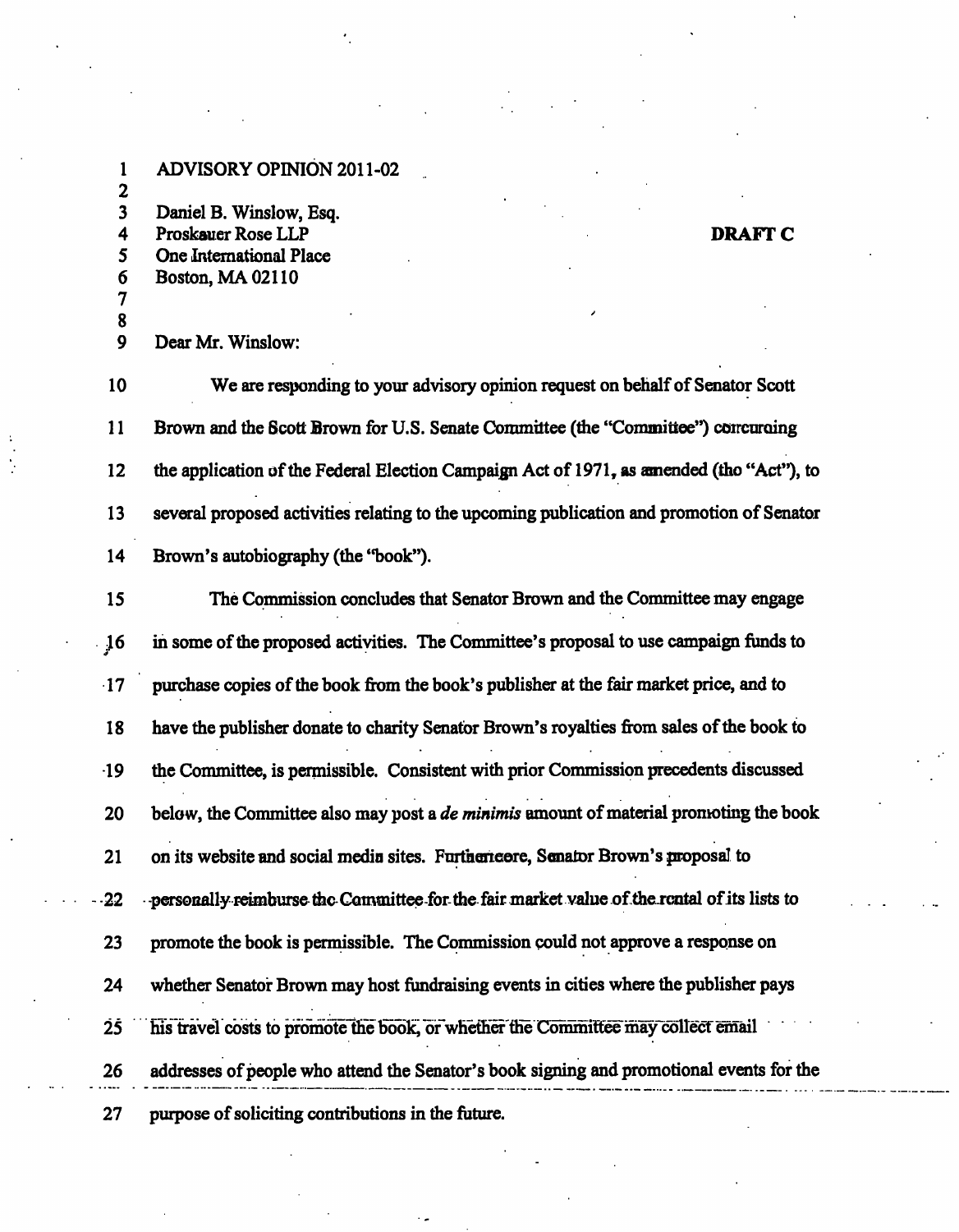#### *1 Background*

2 The facts presented in this advisory opinion are based on your letter received on 3 January 14,2011, as supplemented by your emails received on January 24, January 28, 4 and February 4,2011.

| 5  | The Committee is Senator Brown's principal campaign committee for his re-                |
|----|------------------------------------------------------------------------------------------|
| 6  | election to the United States Senate. Senator Brown's autobiography, Against All Odds,   |
| 7  | will be published by Harper Collins (the "Publisher"), on or about February 20, 2011.    |
| 8  | Following the publication of the book, Senator Brown will promote the book in a national |
| 9  | book tour during the Senate's February recess (the week of February 20, 2011).           |
| 10 | Senator Brown's agreement with the Publisher was reviewed by the Senate Select           |
| 11 | Committee on Ethics, which determined that the agreement adheres to the traditional      |
| 12 | standards and practices in the publishing industry. The agreement provides for the       |
| 13 | Publisher's payment of advances as well as royalties to Senator Brown. The royalties     |
| 14 | will be determined as a percentage of net sales revenue.                                 |
| 15 | The Committee proposes to purchase several thousand copies of the book, though           |
| 16 | not more than the number needed, for campaign-related activities. The Committee plans    |
| 17 | to use the book to influence Senator Brown's election, such as by distributing books as  |
|    |                                                                                          |

18 "thank you" gifts to campaign contributors and political supporters. The Committee will

19 purchase these books at either (a) a bulk rate that is a standard fair market price that the

- 20 Publisher, under normal industry practice, makes available on equal terms to other large
- 21 purchasers that are not political organizations or committees, or (b) at the usual retail

 $\frac{1}{1}$ The Gommittee-filed-its-first-Statement-of-Organization with-the Commission-on-September 17, 2009... On. January 26,2010, Senator Brown filed with the Commission a Statement of Candidacy for the 2012 Senate election.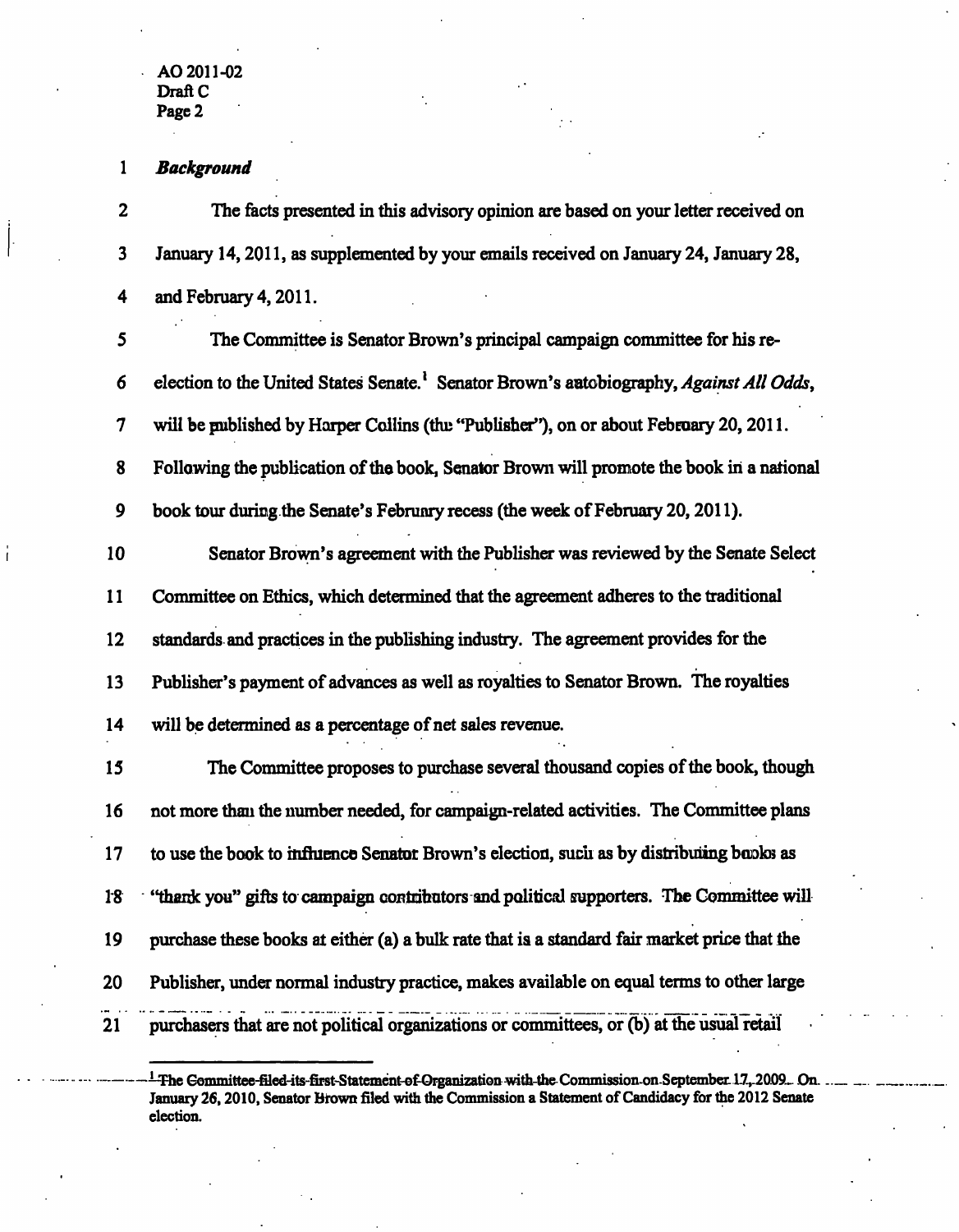**1 price of the book, if the bulk rate is unavailable. Senator Brown proposes to donate the 2 royalties from the Committee's bulk purchase of the book to a charitable organization 3 described in section 501 (c)(3) of the Internal Revenue Code or under chapter 12, section 4 8, of the Massachusetts General Laws governing charitable organizations. Alternatively, 5 the Publisher is willing to donate Senator Brown's royalties for sales of the book to the 6** Committee to a charitable organization. **7 The Committee proposes to promote Senator Brown's book by posting 8 information on its website about the book and the book tour. The Conmiittee's website, 9 www.scottbrown.com. includes pages grouped by tabs that divide website content into 10 categories, such as News, Events, Issues, and Contribute. The Committee updates its 11 website daily. The Conmiittee would like to post information on its website home page, 12 and this information will consume no more than 25 percent of the home page, with a link 13 to another page with more information, including how to purchase the book and where to 14 meet Senator Brown on the book tour. The Committee's website also includes links to 15 the Committee's social media sites on Facebook and Twitter. 16 The Committee proposes to post similar information on its Facebook fan page, 17 Twitter feed, and Linkedin site. 18 • Facebook. The Committee proposes to post book promotional information on its 19 Facebook Wall^ or "Info" page. These posts would consume no more than 25** 

20 **percent of the Facebook page on which they are posted.** 

<sup>2</sup> A Facebook "Wall" is "a place to post and share content with your friends." Facebook Help Center: **Using Facebook, http://www.facebook.com/help/?faq=l3153 (last visited Feb. 2,2011). The Committee**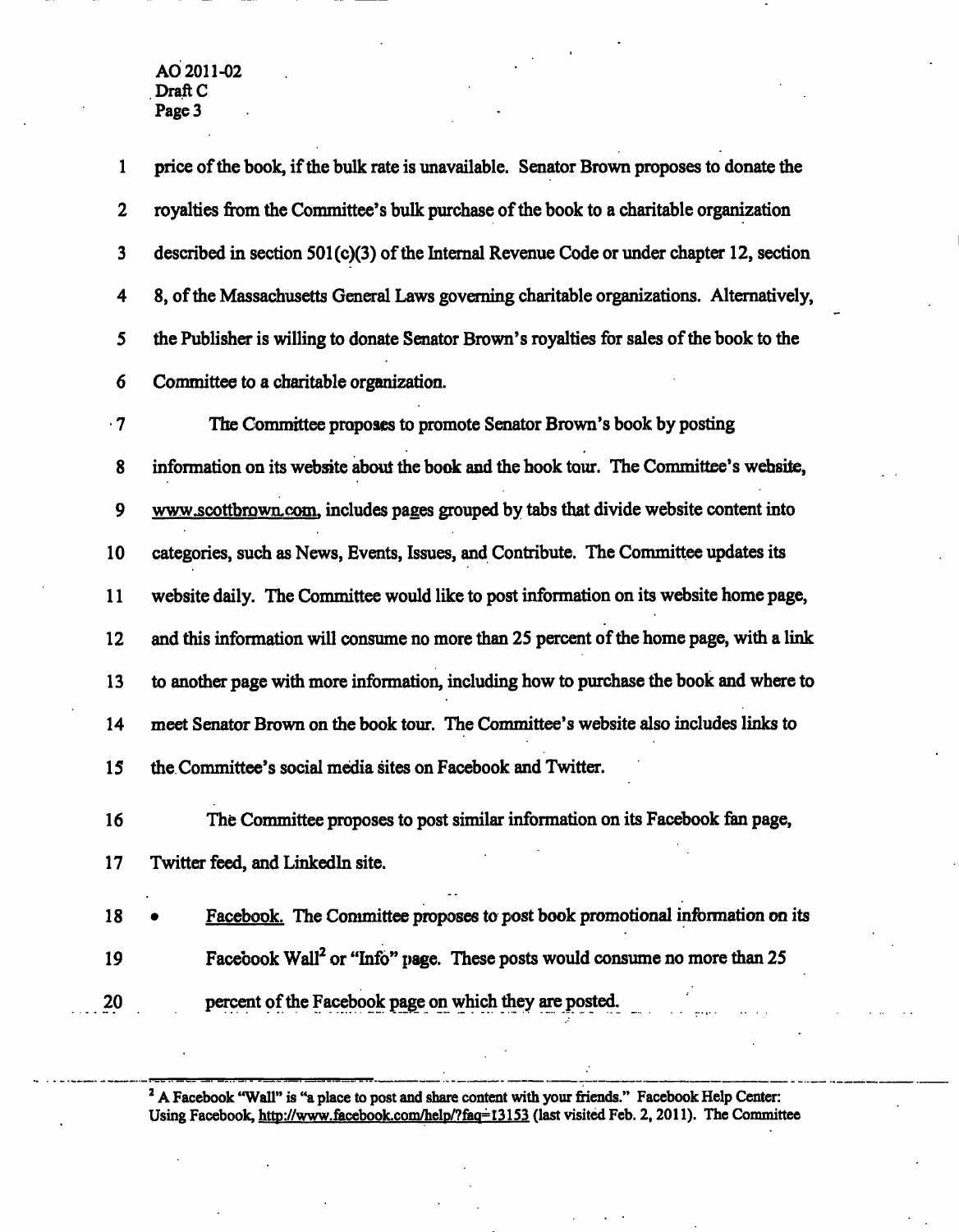| $\mathbf{1}$ |              | Twitter. The Committee would like to tweet <sup>3</sup> about Senator Brown's activities on             |
|--------------|--------------|---------------------------------------------------------------------------------------------------------|
| 2            |              | the book promotional tour. For example, a tweet might state: "I'm at the                                |
| 3            |              | bookstore in LA, come see me and say hello" and include a link to the website                           |
| 4            |              | page with information about the book. The tweets about the book would                                   |
| 5            |              | comprise less than 10 percent of the Committee's Twitter page.                                          |
| 6            |              | LinkedIn. Senator Brown's LinkedIn page similarly contains information about                            |
| 7            |              | him and links to his website. The Committee's proposed posts on Senator                                 |
| 8            |              | Brown's LinkedIn page would link to the Committee's website page containing                             |
| 9            |              | information about the book, would be small compared to other content, and be no                         |
| 10           |              | more than 25 percent of a page.                                                                         |
| 11           |              | The Committee also proposes to promote the book to individuals on the                                   |
| 12           |              | Committee's email and mailing lists. The Committee's email and mailing address                          |
| 13           |              | database includes contact information for thousands of persons who have contributed to                  |
| 14           |              | the Committee.                                                                                          |
| 15           |              | The Publisher will pay the travel and other costs of the book tour and promotional                      |
| 16           |              | appearances. Travel will be on commercial carriers at ordinary commercial rates.                        |
| 17           |              | Although the principal reason for Senator Brown's travel is to promote the book,                        |
| 18           |              | Senator Brown, while on the book tour, also wishes to host fundraising events for the                   |
| 19           |              | Committee in the cities to which he will travel. Senator Brown's attendance at these                    |
|              | post notes." | characterizes Senator Brown's Facebook Wall as "essentially a bulletin board where fans and friends can |

A-<sup>et</sup>tweet" is a "message posted via Twitter containing-140-characters or fewer." Twitter-Help Center: The Twitter Glossary, http://support.twitter.com/articles/166337-the-twitter-glossary (last visited Feb. 2, *2011). As a verb, to "tweet" is to post a message on Twitter. Id.*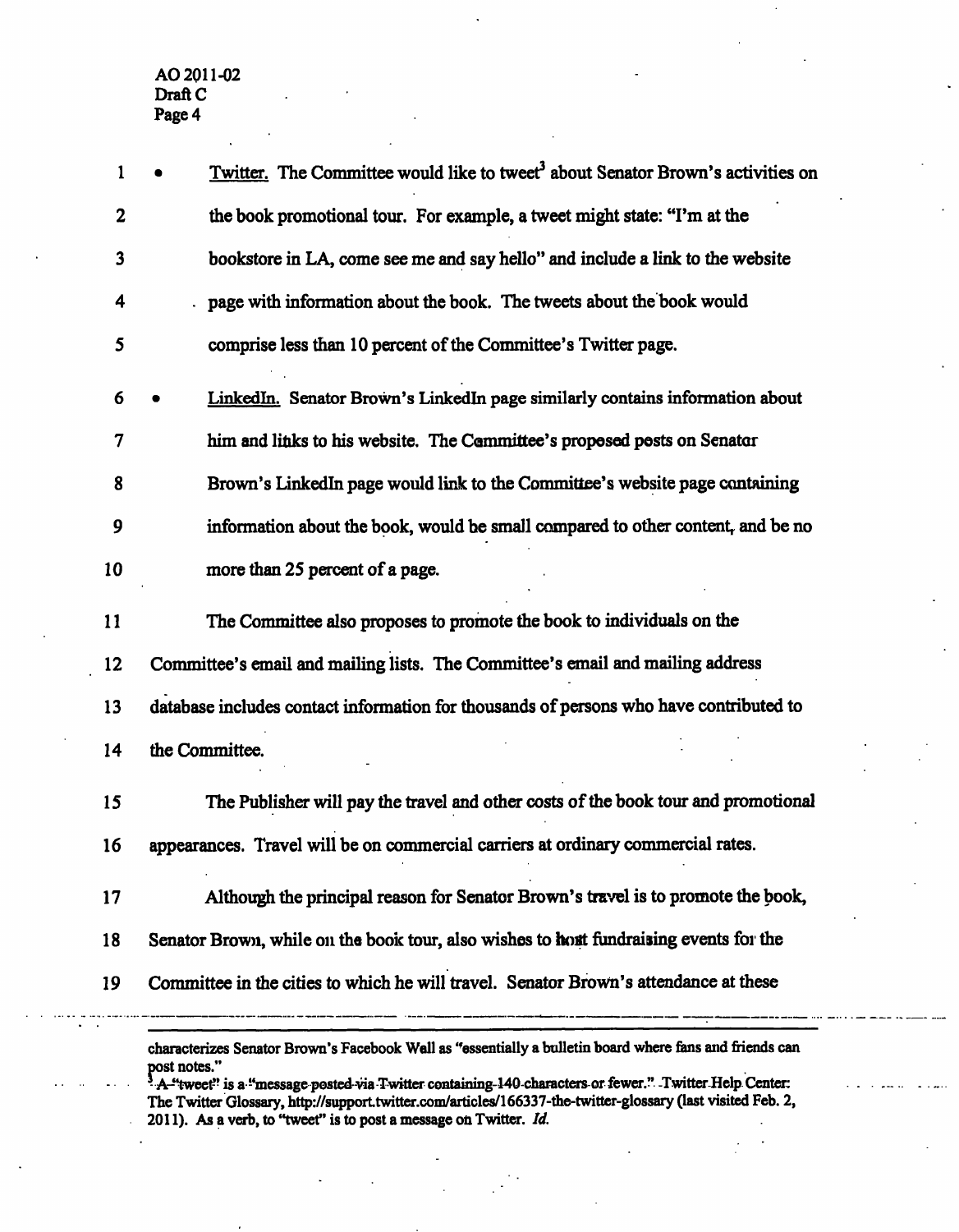| $\mathbf{1}$               | fundraisers would be ancillary to his presence in those areas to promote his book. The                                                                                                                                                                            |
|----------------------------|-------------------------------------------------------------------------------------------------------------------------------------------------------------------------------------------------------------------------------------------------------------------|
| $\boldsymbol{2}$           | Committee assumes that Senator Brown's participation in fundraising would add no                                                                                                                                                                                  |
| $\overline{\mathbf{3}}$    | additional travel costs to those to be paid by the Publisher.                                                                                                                                                                                                     |
| 4                          | Finally, the Committee proposes to have a campaign staffer collect email                                                                                                                                                                                          |
| 5                          | addresses from people who attend Senator Brown's book signing events on the book tour.                                                                                                                                                                            |
| 6                          | The Committee does not propose to rely on the Publisher in collecting this datu. The                                                                                                                                                                              |
| 7                          | Committee plans to use the email addresses that it collects to apprise people of                                                                                                                                                                                  |
| 8                          | Committee news and activities and for future solicitations of contributions.                                                                                                                                                                                      |
| 9<br>10                    | <b>Questions Presented</b>                                                                                                                                                                                                                                        |
| 11<br>12<br>13<br>14       | 1. May the Committee use campaign funds to purchase copies of the book at the fair<br>market price, and, if so, may Senator Brown donate to charity the royalties from<br>bulk sales of the book to the Committee, or must he forego those royalties<br>entirely? |
| 15<br>16<br>17             | 2. May the Committee post material promoting the book on its website and social<br>media sites?                                                                                                                                                                   |
| 18<br>19<br>20<br>21       | 3. If Senator Brown personally reimburses the Committee for the fair market value<br>of its email and mailing lists, based on an independent list appraisal, may Senator<br>Brown use the lists to promote the sale of his book? $4$                              |
| 22<br>23<br>24<br>25.      | 4. May Senator Brown host fundraising events in cities where the book Publisher<br>pays his travel costs to promote the book?                                                                                                                                     |
| 26<br>27<br>28<br>29<br>30 | May the Committee collect email addresses of people who attend the Senator's<br>5.<br>book signing and promotional events, for the purpose of soliciting contributions<br>in the future?                                                                          |
|                            |                                                                                                                                                                                                                                                                   |

<sup>4</sup> The advisory opinion request included two alternative questions, if the Commission does not give an **aftirmative response-to-Question-3--The Commission-is not-addressing-these alternative questions because it concludes that the Committee may engage in the activity discussed in Question 3.**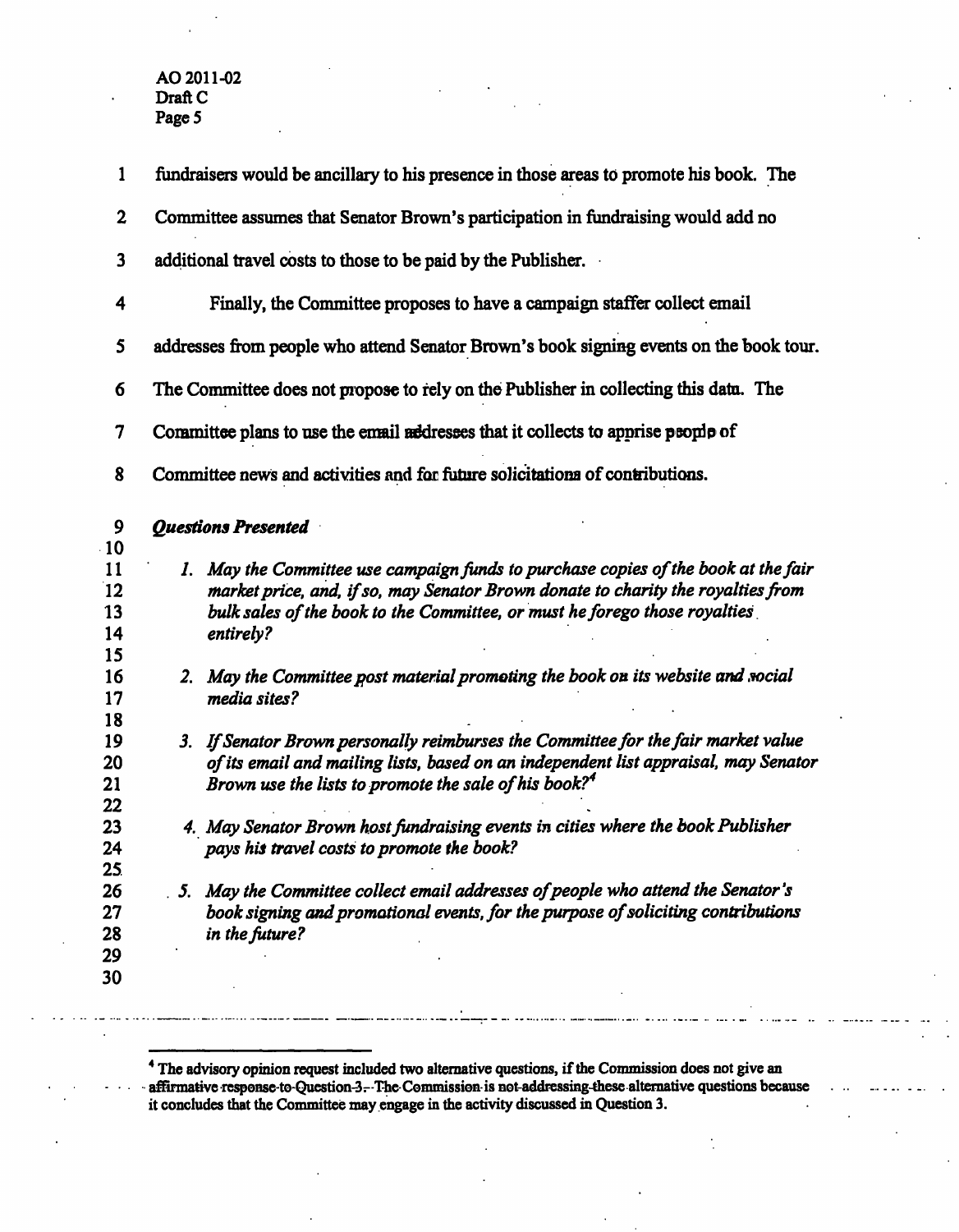*2* 

### *1 Legal Analysis and Conclusions*

*3 Question 1. May the Committee use campaign funds to purchase copies of the book at 4 the fair market price, and, if so, may Senator Brown donate to charity the royalties from*  **5 bulk sales of the book to the Committee, or must he forego those royalties entirely?** 

**6 7 Yes, the Committee may use campaign funds to purchase copies of the book from 8 the publisher at the fair market price, and the publisher may donate to charity the amount 9 that Senator Brown would have otherwise earned as royalties from bulk sales of the 10 book to the Committee.** 

**11 Under the Act and Commission regulations, a candidate and his authorized 12 committee have wide discretion in making expenditures to influence the candidate's 13 election. 2 U.S.C. 439a(a); 11 CFR 113.2. There are six categories of permissible uses 14 of contributions received by a Federal candidate, including for otherwise authorized**  15 expenditures in connection with the candidate's campaign for Federal office and for any **16 other lawfiil purpose. 2 U.S.C. 439a(a); 11 CFR 113.1(g) and 113.2(a). Such uses must 17 not, however, result in the conversion of campaign funds to the personal use of the 18 candidate or any other person. 2 U.S.C. 439a(b); 11 CFR 113.1(g) and 113.2(e)(5).** 

**19 The Act provides that "a contribution or a donation shall be considered^to be 20 converted to personal use if the contribution or amount is used to fulfill any**  21 commitment, obligation or expense of a person that would exist irrespective of the **22 candidate's election campaign or individual's duties as a holder of Federal office." 2 23 U.S.C. 439a(b)(2); see also 11 CFR 113.1(g). The Act and Commission regulations 24 provide a non-exhaustive list of uses of campaign funds that are per se personal use.** 

25 --- 2 U.S.C. 439a(b)(2); 11 CFR 113.1(g)(1)(i). For uses of campaign funds not on this list,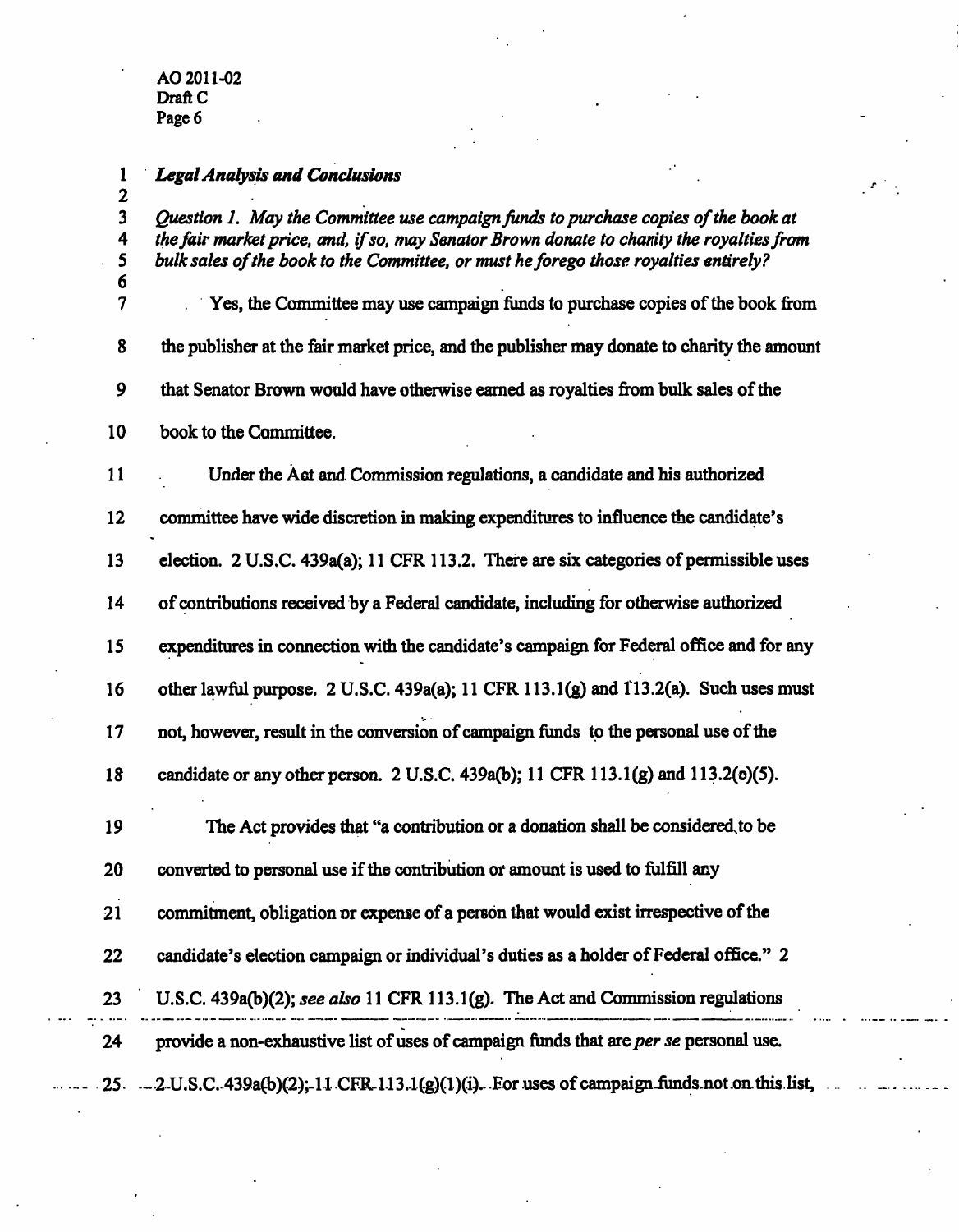**1 the Commission determines, on a case-by-case basis, whether a use of campaign funds 2 would fall within the definition of'^personal use." 11 CFR 113.1(g)(l)(ii).** 

**3 In several prior advisory opinions, the Commission has considered whether the 4 purchase by an authorized committee of its candidate's book is personal use. See, e.g., 5 Advisory Opinions 2006-18 (Granger), 2004-18 (Lieberman), 2001-08 (Specter), 1995- 6 46 (D'Amato), and 1993-20 (Nighthorse Campbell). The facts presented in this request 7 are particularly similar to those presented in Advisory Opinion 2001-08 (Specter). In that 8 advisory opinion, the Commission determined that the use of the authorized committee's 9 campaign funds to purchase its candidate's book would defiray an expense that would not 10 exist irrespective of the campaign and would not be an impermissible personal use. The 11 Commission's conclusion was based on several facts: the authorized committee's funds 12 would be used to purchase the book solely for distribution to the committee's 13 contributors and supporters, and thus would be used by the committee only for the 14 purpose of influencing its candidate's election to Federal office; the quantity purchased 15 would not exceed the number needed for this described purpose; all royalties attributable 16 to the conmiittee's purchase would be paid by the publisher to charity; and the**  17 committee's purchase would be removed by the parblisher from the royalty calculation.<sup>5</sup>

<sup>&</sup>lt;sup>5</sup> Advisory Opinion 2001-08 (Specter) also addressed whether the Committee's bulk purchase of the book **at a discounted rate would result in an in-kind contribution by the publisher. See 2 U.S.C. 441b(a); 11 CFR**  ...114,2(b)...The Commission concluded that no in-kind contribution would result, because the discounted **items were made available in the ordinary course of business and on the same terms and conditions to die vendor's other customers that were not political committees. Advisory Opinion 2001-08 (Specter); see also Advisory Opinion 2004-18 (Lieberman). As in Advisory Opinion 2001-08 (Specter), the Committee here**  indieates-that-the-bulk-rate-it-woitld-pay-is-a-standard-fair-merket-price-thet-the-publisher,-under-normal ... **industry practice, makes available on equal terms to other large purchasers that are not political organizations or committees. Accordingly, although not explicitly asked in the instant advisory opinion**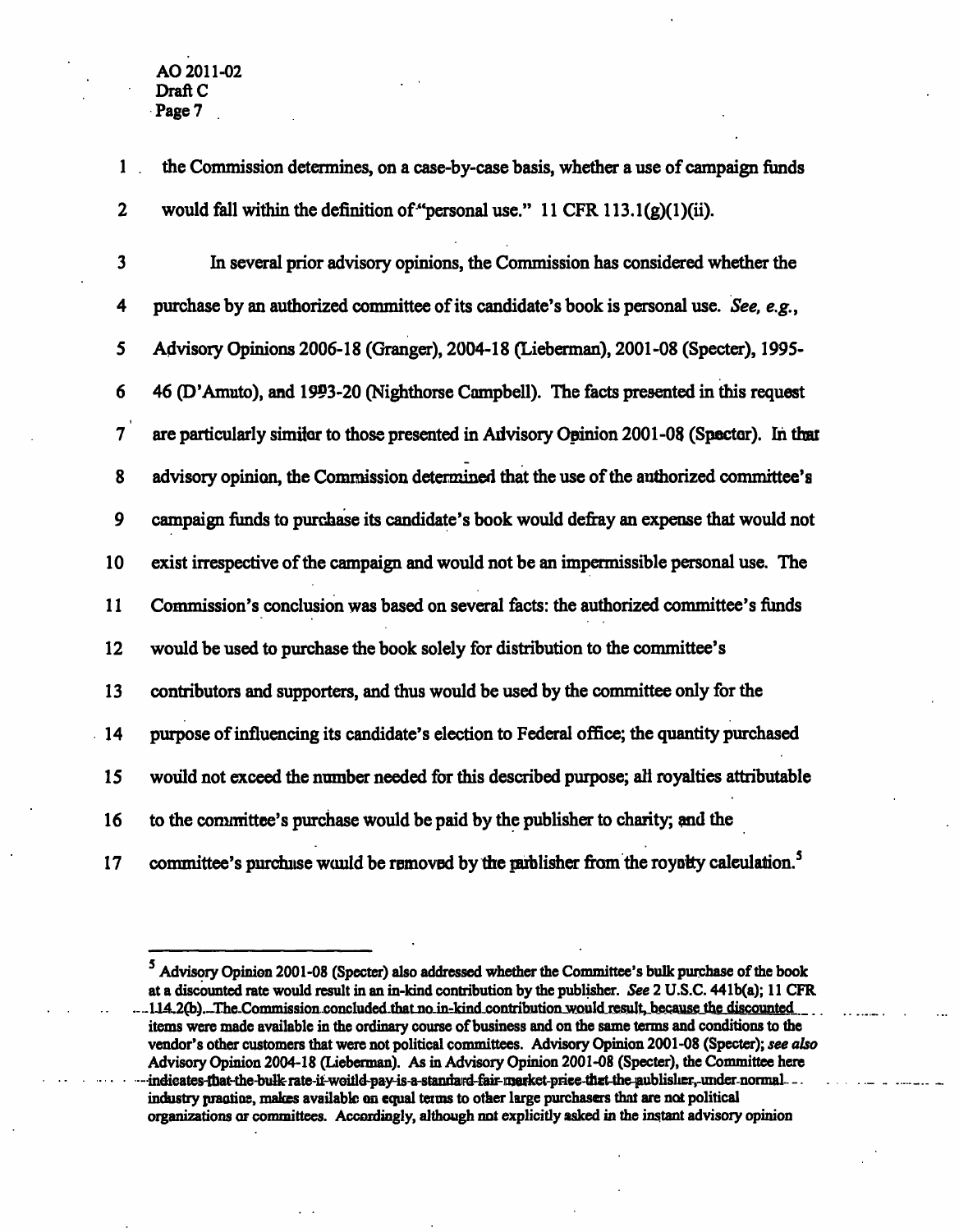| 1                       | Similarly, here, the Committee's funds would be used to purchase the book solely              |
|-------------------------|-----------------------------------------------------------------------------------------------|
| $\overline{2}$          | for distribution as gifts to the Committee's financial contributors and political supporters, |
| $\overline{\mathbf{3}}$ | and thus would be used by the Committee only for the purpose of influencing Senator           |
| $\dot{4}$               | Brown's election to Federal office; the quantity purchased would not exceed the number        |
| 5                       | needed for this described purpose. As in Advisory Opinion 2001-08 (Specter), here, the        |
| 6                       | Publisher is willing to donate Senator Brown's royalties for sales of the book to the         |
| 7                       | Committee to a charitable organization and not escalate the royalty endculation that would    |
| 8                       | inure to Senator Brown personally.                                                            |
| 9                       | The Act provides that "[a] contribution accepted by a candidate" may be used for,             |
| 10                      | among other things, "contributions to an organization described in section 170(c) of the      |
| 11                      | Internal Revenue Code of 1986." 2 U.S.C. 439a(a); see 11 CFR 113.1(g)(2). However,            |
| 12                      | the Act limits such contributions by providing that "[a] contribution or donation             |
| 13                      | described in subsection (a) shall not be converted by any person to personal use."            |
| 14                      | 2 U.S.C. 439a(b)(1). Thus, Senator Brown may not personally accept royalties for sales        |
| 15                      | of the book to the Committee, even if he then makes charitable contributions equal to that    |
| 16                      | amount. Senator Brown must also not receive any personal henefit, tangible or                 |
| 17                      | intangible, for the coyalties the Publisher donates to charity for the sales of the book to   |
| 18                      | the Committee. <sup>6</sup>                                                                   |

**request, the Commission similarly concludes here that the Committee's payment of this discounted bulk rate would not result in an impermissible in-kind corporate contribution from the publisher.** 

<sup>6</sup>-Pursuant-to Advisory-Opinion-2006-18-(Granger),-Senator-Brown-may designate the charitable . **organization to which the Publisher donates royalties from the sale of the book to the Committee. See also Advisory Opinion 199S-46 (D'Amato).**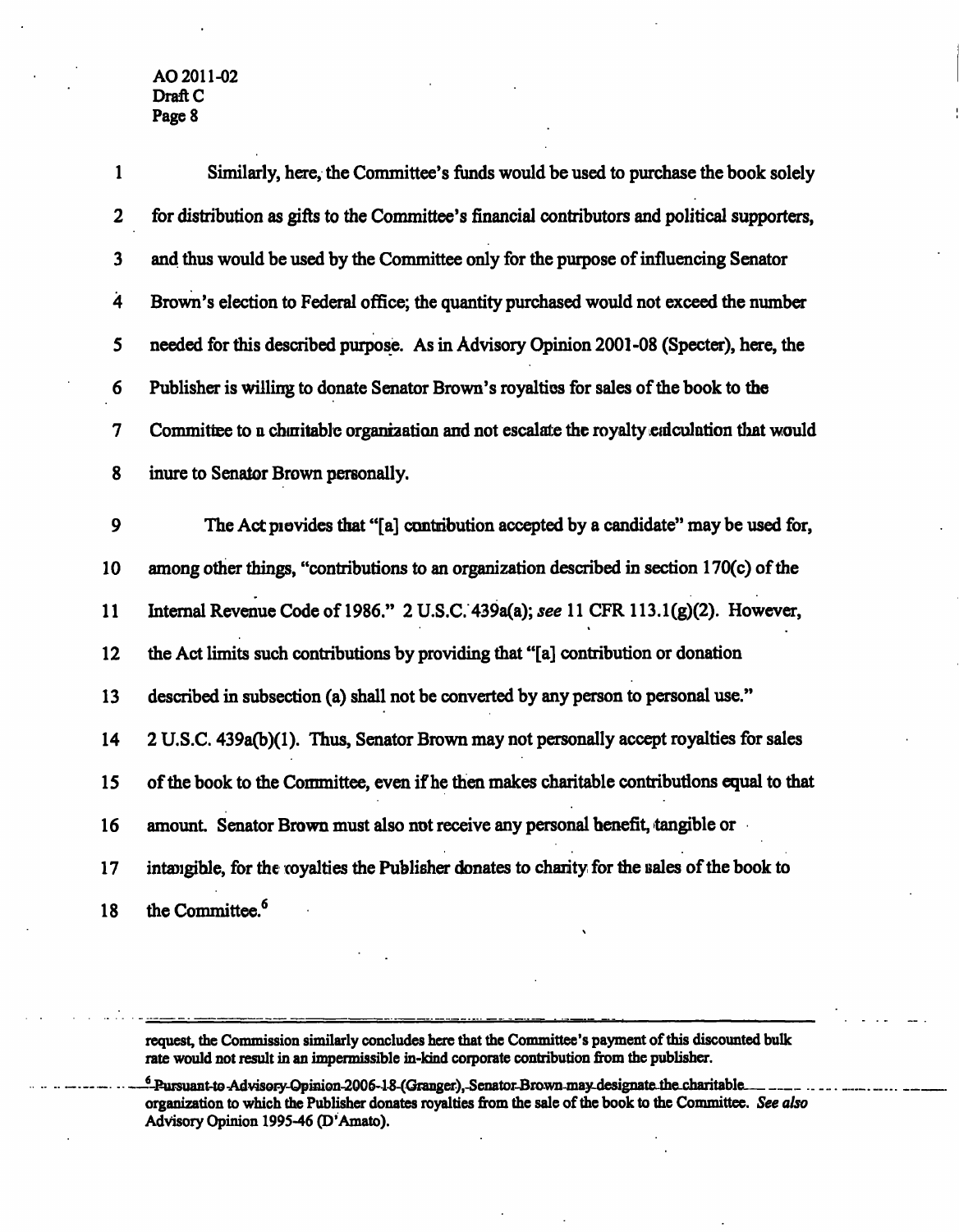| 1                     | Accordingly, as in Advisory Opinion 2001-08 (Specter), the use of Committee                              |
|-----------------------|----------------------------------------------------------------------------------------------------------|
| $\boldsymbol{2}$      | funds to purchase the book will defray an expense that would not exist irrespective of                   |
| $\mathbf{3}$          | Senator Brown's campaign and would not be an impermissible personal use of campaign                      |
| 4                     | funds if all royalties for the committee's purchase are paid by the Publisher to charity                 |
| 5                     | with no personal benefit to Senator Brown.                                                               |
| 6<br>$\boldsymbol{7}$ | Question 2. May the Committee post material promoting the book on its website<br>and social media sites? |
| 8                     |                                                                                                          |
| 9                     | Yes, the Committee may post a <i>de minimis</i> amount of material promoting the                         |
| 10                    | book on its website and social media sites at <i>de minimis</i> cost without violating the               |
| 11                    | restriction on personal use of campaign funds, as described below.                                       |
| 12                    | As noted above, the Act specifies that conversion to personal use occurs when a                          |
| 13                    | "contribution or amount is used to fulfill any commitment, obligation, or expense of a                   |
| 14                    | person that would exist irrespective of the candidate's election campaign or individual's                |
| 15                    | duties as a holder of Federal office." 2 U.S.C. 439a(b)(2); see also 11 CFR 113.1(g).                    |
| 16                    | Here, Senator Brown's expenses as an author in marketing the book exist irrespective of                  |
| 17                    | his campaign. The Commission has previously determined that the expenses associated                      |
| 18                    | with marketing a book that a commercial publisher publishes and for which it pays                        |
| 19                    | royalties to the candidate are expenses that would exist irrespective of the candidate's                 |
| 20                    | election campaign or duties as a holder of Federal office. See Advisory Opinion 2006-07                  |
| 21                    | (Hayworth) (candidate received royalties); see also Advisory Opinion 2006-18 (Granger)                   |
| 22                    | (candidate donated royalties to charitable organizations). Therefore, the use of an                      |
| 23.                   | authorized committee's asset, such as the Committee's website, to promote the                            |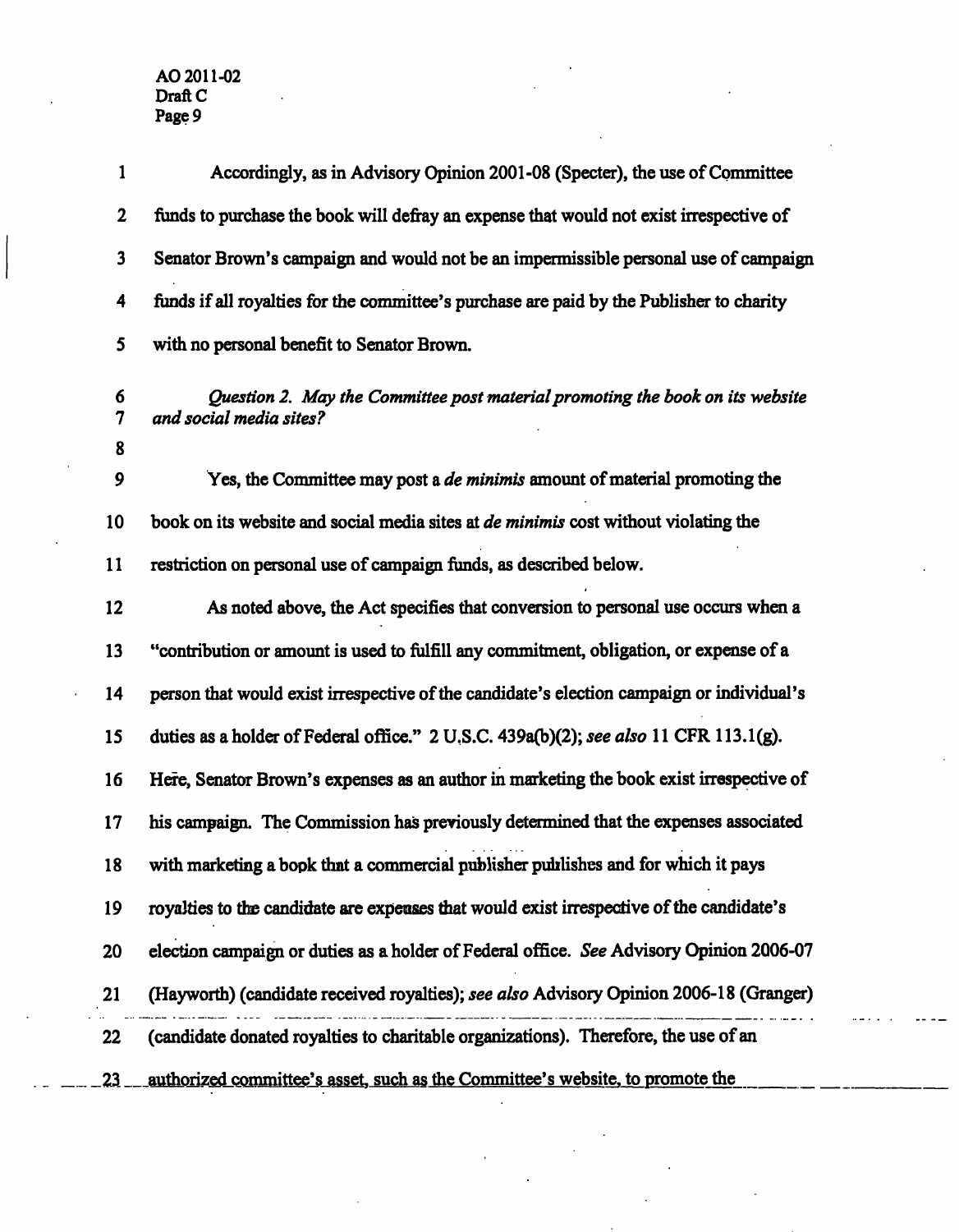**1 candidate's book would ordinarily constitute a prohibited personal use. See Advisory 2 Opinions 2006-18 (Granger) and 2006-07 (Hayworth).** 

**3 Nonetheless, in Advisory Opinion 2006-07 (Hayworth), the Commission 4 determined that the addition of a single sentence, or, at most, two sentences of 5 promotional material about a candidate's book to an authorized committee's substantial 6 website did not constitute a prohibited personal use of campaign funds, since both the 7 amount of promotional material and the cost to the committee were de minimis. The 8 addition of the material did not generate any reyenue for the candidate or authorized 9 committee beyond the usual royalties arising from book sales. See Advisory Opinion lb 2006-07 (Hayworth) (citing 11 CFR 113.1(g)(l)(ii)(D) (permitting de minimis vehicle**  11 expenses for personal activities)).

**12 The Committee here proposes to post material promoting Senator Brown's book 13 . comprising up to 25 percent of the Committee website's homepage, 25 percent of the 14 Committee's Facebook page, 10 percent of the Committee's Twitter page, and 25 percent 15 of Senator Brown's Linkedin page. Unlike in Advisory Opinion 2006-07 (Hayworth), 16 this proposal does not appear to represent a de minimis amount of material. Cf Advisory 17 Opinion 2002-05 (Hutchinson) (finding that 25% of a trip spent on campaign related 18 activity was not an 'Incidental" amount of time). The Committee may, however, 19 consistent with Advisory Opinion 2006-07 (Hayworth), post a de minimis amount of 20 material on an otherwise substantial website and social media sites.** 

**21**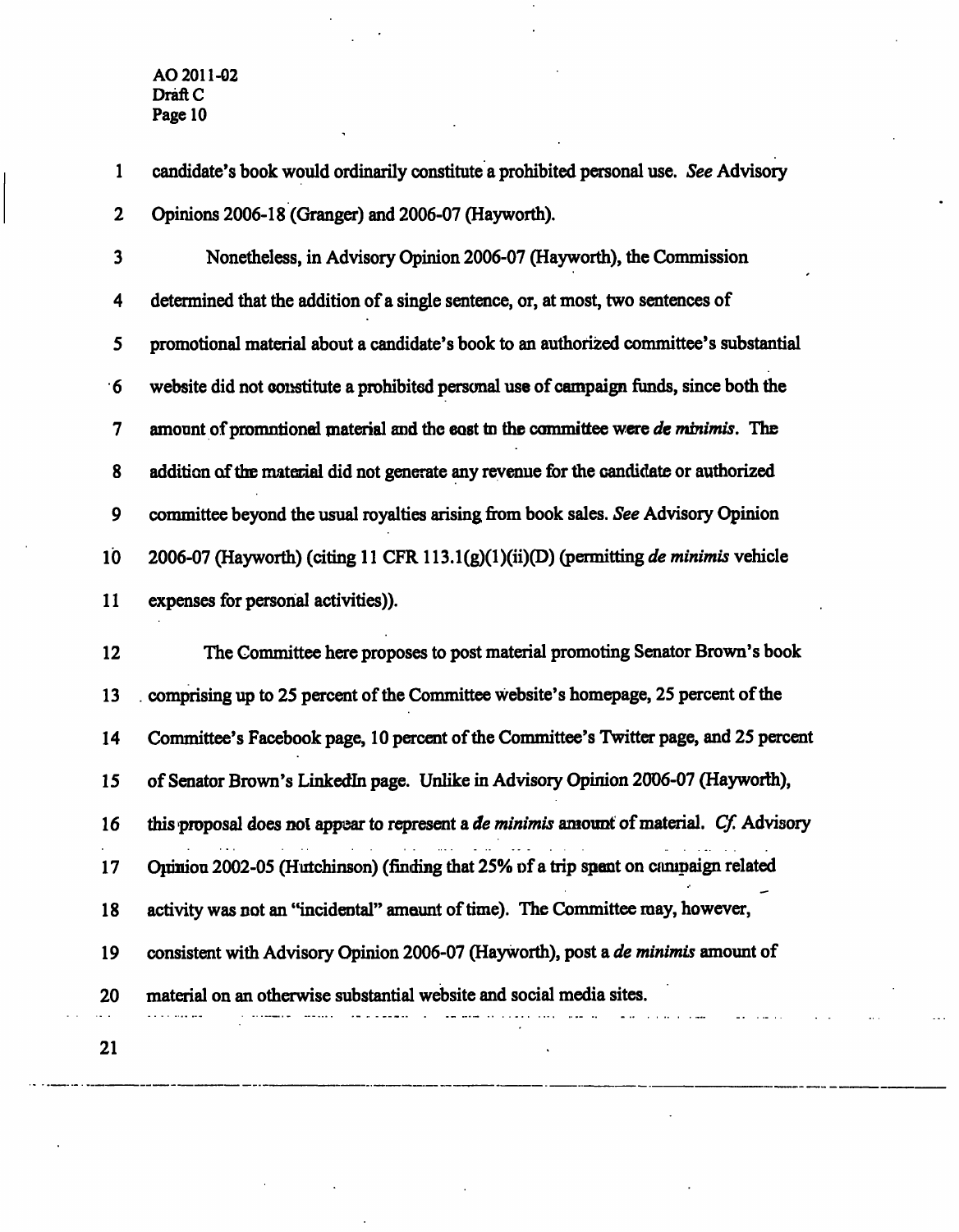$\overline{a}$ 

| $\mathbf{1}$<br>$\overline{\mathbf{2}}$<br>3 | Question 3. If Senator Brown personally reimburses the Committee for the fair market<br>value of its email and mailing lists, based on an independent list appraisal, may Senator<br>Brown use the lists to promote the sale ef his book? |
|----------------------------------------------|-------------------------------------------------------------------------------------------------------------------------------------------------------------------------------------------------------------------------------------------|
| 4                                            | Yes. If Senator Brown personally reimburses the Committee for the fair market                                                                                                                                                             |
| 5                                            | value of the rental of its email and mailing lists, based on an independent list appraisal, he                                                                                                                                            |
| 6                                            | may use the email and mailing lists to promote the sale of his book.                                                                                                                                                                      |
| 7                                            | As noted above, the Act and Commission regulations provide that a candidate and                                                                                                                                                           |
| 8                                            | the candidate's authorized normattees have wide discration in making expenditures to                                                                                                                                                      |
| 9                                            | influence the candidate's election, but may not convert exorss campaign funds to                                                                                                                                                          |
| 10                                           | personal use. 2 U.S.C. 439a; 11 CFR 113.1(g) and 113.2; see also Advisory Opinions                                                                                                                                                        |
| 11                                           | 2006-18 (Granger), 2006-07 (Hayworth), and 2001-08 (Specter). Additionally,                                                                                                                                                               |
| 12                                           | Commission regulations provide that "the transfer of a campaign committee asset is not                                                                                                                                                    |
| 13                                           | personal use so long as the transfer is for fair market value." 11 CFR 113.1(g)(3).                                                                                                                                                       |
| 14                                           | The Commission has long recognized that a political committee's mailing lists are                                                                                                                                                         |
| 15                                           | assets that have value and that are frequently sold, rented, or exchanged in a market. See,                                                                                                                                               |
| 16                                           | e.g., Advisory Opinions 2002-14 (Libertarian National Committee), 1982-41 (Dellums),                                                                                                                                                      |
| 17                                           | and 1981-46 (Dellums). In Advisory Opinion 2006-18 (Granger), the Commission                                                                                                                                                              |
| 18                                           | permitted a candidate's authorized committee to use the committee's mailing list to                                                                                                                                                       |
| 19                                           | promote the candidate's book, without requiring that the eandidate reimburse the                                                                                                                                                          |
| 20                                           | committee for the fair market value of the use of the list. In that advisory opinion,                                                                                                                                                     |
| 21                                           | however, the candidate was not receiving any royalties from the sale of the book.                                                                                                                                                         |
| $\overline{22}$                              | Therefore, the Commission found that "she will not personally gain from the use of                                                                                                                                                        |
| 23                                           | Committee funds or assets for the contemplated activities." Id. The Commission                                                                                                                                                            |
| 24                                           | determined that "in light of the absence of any such personal benefit from the proposed                                                                                                                                                   |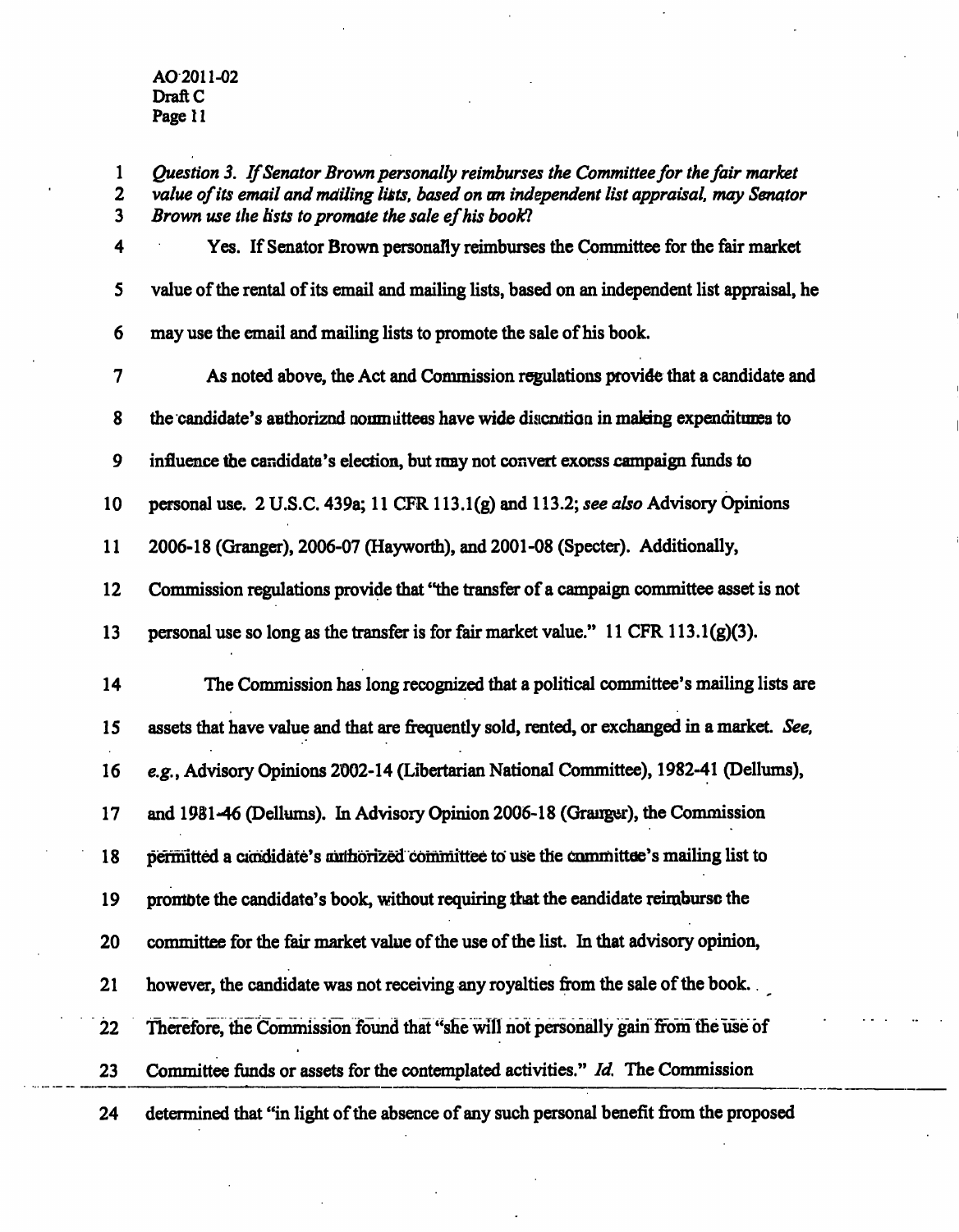| 1                       | activities the proposed activities do not constitute a prohibited personal use of                                                                                                              |
|-------------------------|------------------------------------------------------------------------------------------------------------------------------------------------------------------------------------------------|
| $\mathbf{2}$            | campaign funds." Id.                                                                                                                                                                           |
| $\overline{\mathbf{3}}$ | In this case, by contrast, Senator Brown will receive royalties from the sale of the                                                                                                           |
| 4                       | book. Thus, the use of the Committee's email and mailing lists are subject to the                                                                                                              |
| 5                       | personal use regulations. 11 CFR 113.1(g). However, Senator Brown proposes to                                                                                                                  |
| 6                       | reimburse the Committee for the fair market value of the lists, as determined by an                                                                                                            |
| $\overline{\mathbf{7}}$ | independent list broker. This proposed coprse of conduct will net repult in a prohibited                                                                                                       |
| 8                       | personal use of campaign funds.                                                                                                                                                                |
| 9<br>10                 | Question 4. May Senator Brown host fundraising events in cities where the book<br>Publisher pays his travel costs to promote the book?                                                         |
| 11<br>12                | The Commission was unable to approve a response to this question by the                                                                                                                        |
| 13                      | required four affirmative votes.                                                                                                                                                               |
| 14<br>15<br>16<br>17    | Question 5. May the Committee collect email addresses of people who attend the<br>Senator's book signing and promotional events, for the purpose of soliciting<br>contributions in the future? |
| 18                      | The Commission was unable to approve a response to this question by the                                                                                                                        |
| 19                      | required four affirmative votes.                                                                                                                                                               |
| 20                      | The Commission expresses no opinion regarding the application of the rules of                                                                                                                  |
| 21                      | the United States Senste or any tax law ramifications of the proposed activities, because                                                                                                      |
| 22                      | those are not within the Commission's jurisdiction.                                                                                                                                            |
| 23                      | This response constitutes an advisory opinion concerning the application of the                                                                                                                |
| 24                      | Act and Commission regulations to the specific transaction or activity set forth in your                                                                                                       |
| 25                      | request. See 2 U.S.C. 437f. The Commission emphasizes that, if there is a change in any                                                                                                        |
| 26                      | of the facts or assumptions presented, and such facts or assumptions are material to a                                                                                                         |

 $\overline{a}$ 

 $\mathbb{R}^2$